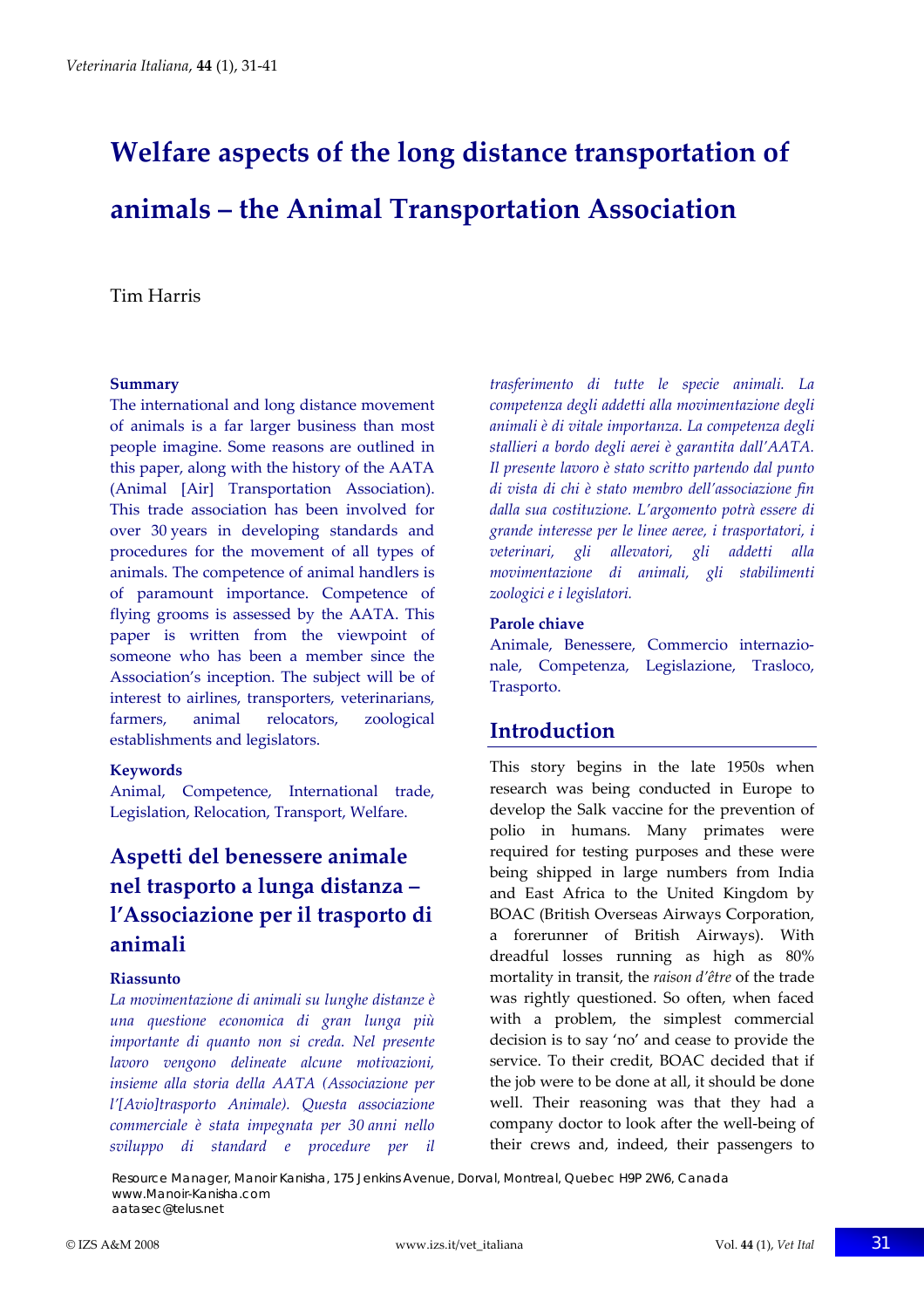some degree. Today, for example, one will find helpful advice in the flight magazines on how to relieve stress and risk of deep vein thrombosis (DVT) through simple exercises whilst seated. So, by extrapolation: 'why not have a company veterinarian to look after the well-being of our animal passengers?'.

In the late 1950s, problems relating to the carriage of animals by air were recognised in the United Kingdom and the British Standards Institute (BSI) created a working group to investigate and recommend standards to industry. They published various booklets for different types of animals including dogs, cats, birds, primates and rodents.

This is the point at which a good friend and colleague, Graham Joss MRCVS, a private veterinary practitioner now sadly deceased, became involved with the airline industry, along with Vic Attwood who represented the airlines. Graham was born in Switzerland and had found himself practising veterinary surgery as a post‐graduate student in the United Kingdom at the outbreak of war in 1939. Being Swiss by birth and therefore from a neutral country, he was not called up into the services and remained in the United Kingdom where he practised veterinary science for the rest of his life. He was based at Reigate in Surrey, near my farm, and I knew him professionally from early meetings in the 1950s. Graham Joss later became advisor to British Airways and to the International Air Transport Association (IATA). Vic Attwood has now retired but acts as an advisor in various airline‐related fields and is presently a member of the United Kingdom Department for Environment, Food and Rural Affairs (Defra) Import/Export Consultation Exchange (DICE).

Graham Joss was commissioned to correct the dreadful transit losses, otherwise the airline would have ceased the trade. His approach was entirely pragmatic and practical. He went to India to examine what happened from the moment the primates were taken from the trees. Of course, what he found were terrified animals being stuffed into small bamboo cages and hauled directly to the airport for shipment, without proper handling, provision of food or water, or acclimatisation. It is hardly surprising that so many died, if only from shock, quite apart from receiving a completely different diet, and the noise and confinement to which they were unaccustomed. Carnivores, in particular, missed being able to catch live food as they had done in the wild. Animals were often mixed in cages for shipment, sometimes resulting in a constant and bloody fight to determine the 'pecking order'.

These problems were overcome by the simple procedure of holding the animals for at least 30 days in confinement. During that time, they became accustomed to being handled, to eating dry food and socialising with others; furthermore, cages of the correct sizes could be prepared for transport. Every animal was shipped individually. Transport losses immediately dropped to zero and the entire research programme was able to develop the polio protection we all enjoy today.

### **Live animals** *Manual*

The IATA is the body that defines every aspect of airline procedure. Previously, IATA had a Cargo Procedures Board that was responsible, among other things, for many aspects of the carriage of special cargo, such as dangerous goods. On account of the criticism received in relation to the carriage of animals, IATA set up a Live Animals Working Group with the brief to develop procedures for the safe carriage of animals by air. The working group consisted of interested airlines, with Graham Joss as the veterinary advisor. Vic Attwood was the chairman. This was first known as the Live Animals Board. It became the Live Animals and Perishables Board (LAPB) when perishables were added in the 1990s (5). As the BSI had no procedures at that time to update their recommendations, they assigned their copyright to IATA, and their information became the basis of the first edition of the *IATA Live Animals Manual*, published in 1969. This manual provided only an outline of recommendations for IATA members to begin with, and not all airlines were members. Following discussions with various governments in the mid 1970s, the manual was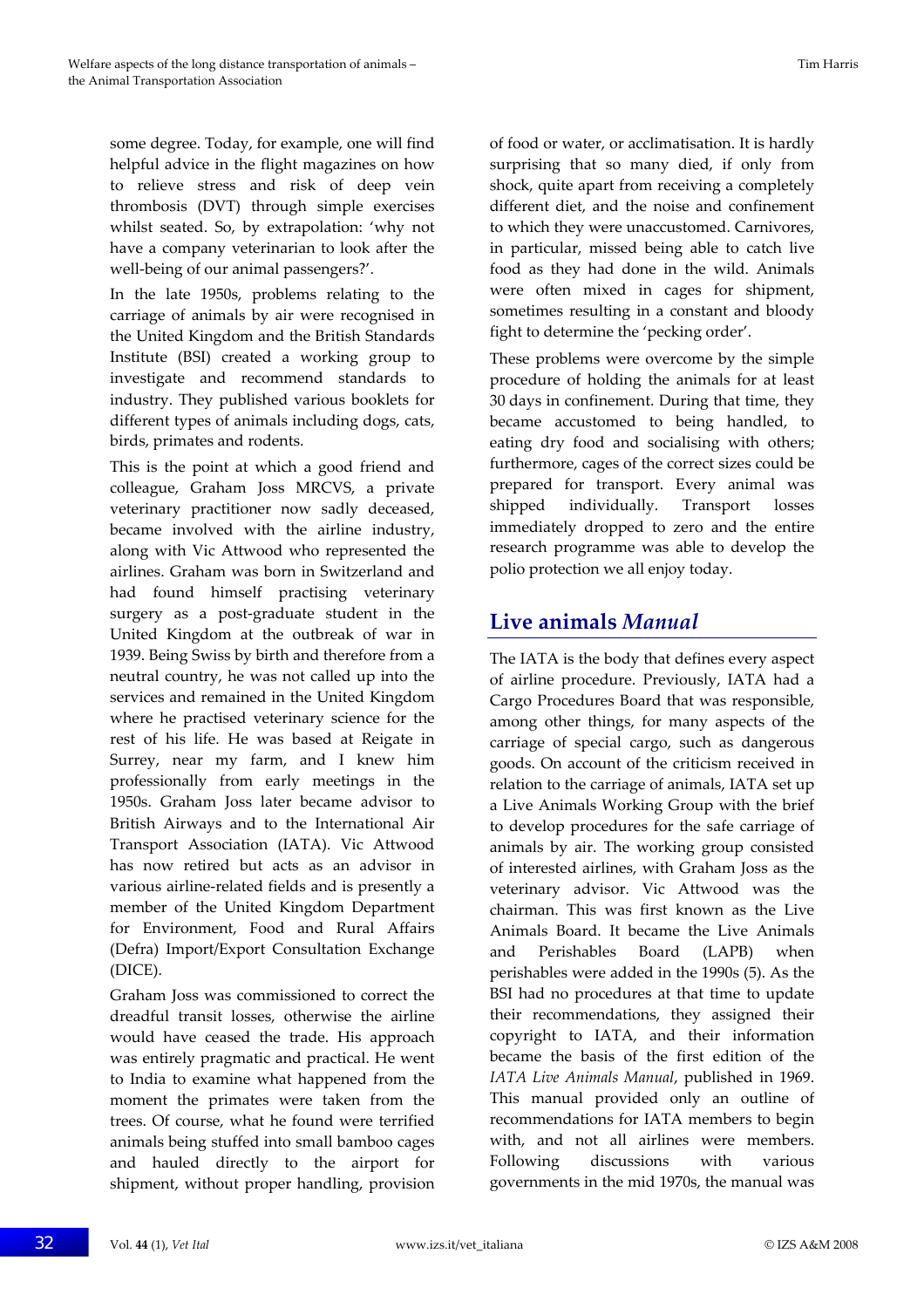upgraded to a 'regulation', making it binding on all member airlines.

For various reasons, many airlines chose not to be members of IATA and several airlines are still not members today. These non-member airlines often believed they were outside these regulations. Some governments sought to legislate on animal welfare in transport and rather than 'reinvent the wheel' in the specialist area of air transport, they generally specified that 'all animals transported by air should be transported according to the current IATA Live Animal Regulations'. The IATA LAPB was enlarged to include representatives from many other agencies with an interest in the subject. The IATA Live Animal Regulations (LAR) are now recognised by some 65 countries around the world including all European Union (EU) member states and the members of the Council of Europe. In addition, the regulations are the working document for the Convention on International Trade in Endangered Species of Wild Fauna and Flora (CITES) and the World Organisation for Animal Health (*Office International des Épizooties*: OIE).

The first objective of the IATA was to define basic principles for animal containers, including size, ventilation, construction materials and handling. One would think this should be fairly straightforward, but just one look at the volume of world trade in animals and the variety of sources, indicates that you need as many different container designs as there are dealers. There was a corresponding range of quality, from excellent to completely unacceptable containers.

There are various peculiarities about transporting animals by air which need careful consideration at a very early stage of planning. Animals generally have three basic requirements, namely: air for ventilation and oxygen, water to drink and space to travel comfortably. Food is usually secondary, since most animals are able to fast for several days, but they cannot go without the first three requirements. It is essential to contain water and urine within a container. Ventilation holes must be adequate, regardless of other freight. Volume must be defined in such a way as to ensure that the particular animal may travel for several hours in comfort. All this may seem obvious, but live air freight is usually calculated on volume weight rather than actual weight. This led to many containers being too small. The reason is simple.

The old trick question asked: 'which is heavier, a pound of feathers or a pound of lead'? Naturally they are both the same, but a pound of feathers takes up a vastly greater volume. Hence, air freight costs are calculated on 'volume weight' rather than 'actual gross weight'.

The figures are complex, but a simple example illustrates the problem perfectly. A cat may weigh only 10 lb or 4.5 kg live weight (net weight). It may be loaded in a crate measuring  $28 \times 21 \times 21$  in (71.1  $\times$  53.3  $\times$  53.3 cm) which itself has a tare weight of only 3 lb (1.3 kg). Tare weight is the weight of a container that is deducted from the gross weight to obtain net weight. For the example of the cat, the total of tare and net weight or the gross weight, is thus 13 lb or 5.9 kg. However, the volume weight is another matter and is calculated as the cubic volume of the crate in inches divided by 366; that is  $28 \times 21 \times 21/366 = 33.7$ . In metric units, the calculation is the cube in centimetres divided by 6 000. i.e.  $71 \times 54 \times 54/6$  000 = 33.68. Rounded up, the volume weight or *chargeable* weight is taken to be 34 lb or 15 kg. This is 2.7 times as 'heavy' as the gross weight and therefore more costly. A tremendous incentive is made to ensure an animal container is as small as possible to save freight costs, but this is to the detriment of the animal.

The next problem to consider is how large should the container be in relation to the animal itself? Here again, shippers sought to save size and cost by only considering the dimensions of the animal in repose. This may be fine whilst the animal is sleeping, but on a long journey the animal must be able to stretch, turn round, stand up, drink and groom itself. The IATA LAR defines how container size should be calculated, based on the measurement of the animal concerned.

It is most important to consider these details because they led directly to the creation of the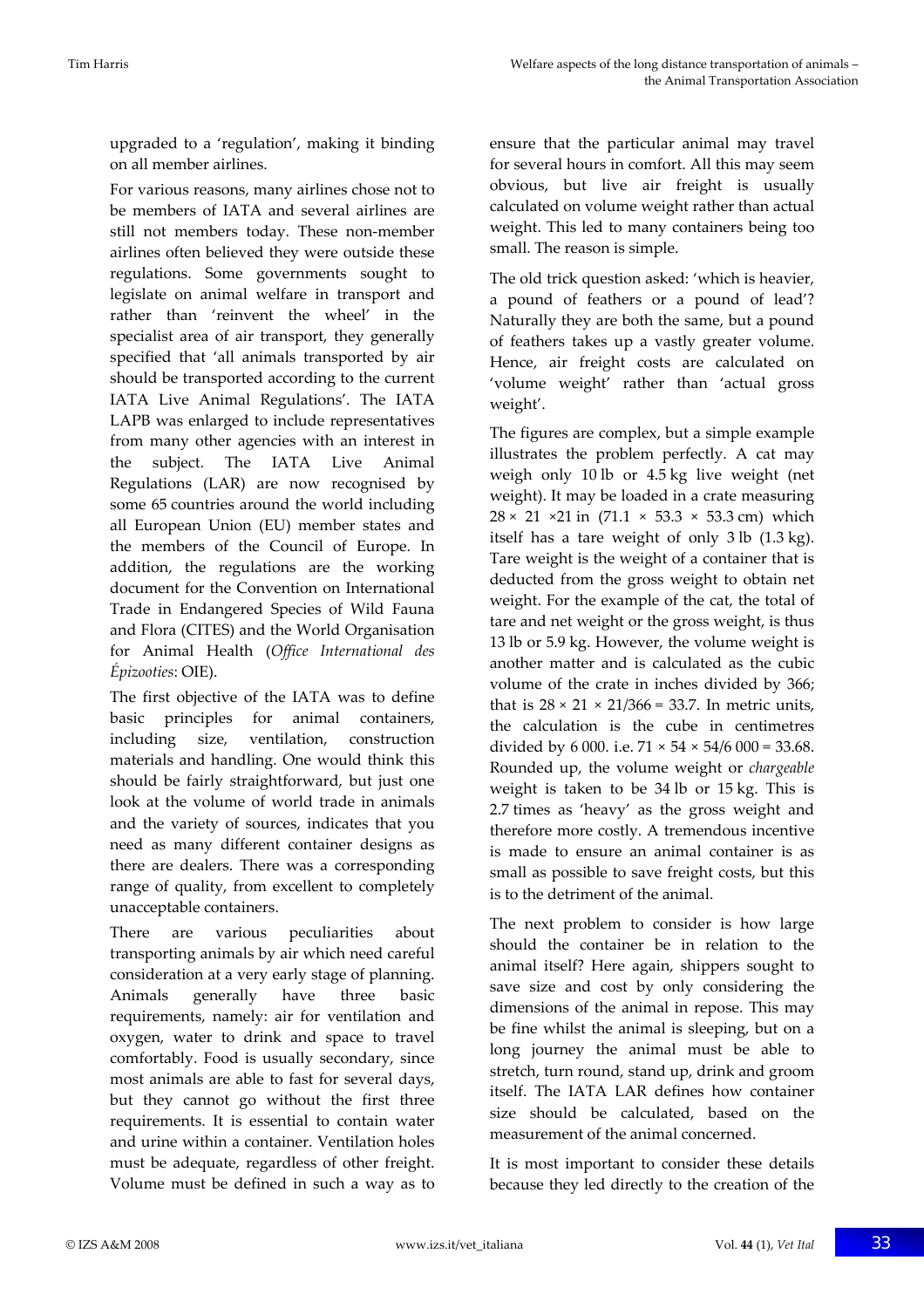Animal (Air) Transportation Association. More than one United States airline was landing dogs in airports in the United Kingdom with the container only 1 in (2.5 cm) shorter than the dog, thus restricting the movements of the animal and not complying with IATA regulations. The specifications required that the internal measurement be at least 4 in (20 cm) longer than the dog. Since these measurements were clearly defined in the legislation, prosecution would invariably ensue. This occurred almost on a weekly basis, with fines of approximately £1 000 to £2 000 (US\$1 500‐\$3 000) each time. The airline was prosecuted and paid the fine.

The airlines naturally objected: 'we didn't make the box', 'we didn't put the animal in the box', 'we could not take the animal out and measure it in case it escaped or bit someone!', 'therefore we are not responsible'.

This was not so: under United Kingdom legislation, they were the carrier and therefore 'for the time being responsible for the welfare of the animal'. Faced with this situation, the airlines convened a meeting to attempt to resolve this issue and address many others.

# **Formation of the Animal Air Transportation Association**

The Animal Air Transportation Association (AATA) was organised in response to the concerns of industry leaders, government officials and humane association representatives. The need for such a group was first expressed in October 1975 by some 100 participants attending a two-day livestock transport seminar in Beltsville, Maryland, that was sponsored by three United States Department of Agriculture (USDA) agencies (the Foreign Agricultural Service, the Animal Plant and Health Inspection Service and the Agricultural Research Service). The formal organisation of AATA was subsequently carried out between 1 and 13 May 1976 at a Live Animal/Meat Transportation Seminar sponsored by the USDA Foreign Agricultural Service and the Texas Department of Agriculture in Houston. In 1989, the name of AATA was changed to 'The Animal

Transportation Association' to emphasise that sea, air and land transport were of equal importance in the safe and humane transport of animals. Previous registration of the logo meant, however, that the original lettering 'AATA' had to be retained, which explains the apparent error in the acronym.

# **Organisation of the Animal Transportation Association**

AATA is governed by a board of directors consisting of elected officers (president, president‐elect, past president, secretary‐ treasurer and fifteen directors). Elections are held at the annual meeting. Committees have been established to study special interest areas, namely: animal welfare and banking and insurance, large animal, livestock, equine, marine, membership, programme, awards, small animal, transportation, audit/financial, nominating committees and a future planning committee. In addition to regular conferences, AATA sponsors seminars and special technical meetings at other times as determined by the board of directors. The AATA office publishes a quarterly newsletter, a membership directory and provides referral services for its members.

# **Mission statement of the Animal Transportation Association**

The AATA believes that all animals, birds, fish and other living creatures, domestic and wild, including biological materials, are a vital part of our environment and need to be preserved, humanely treated and utilised for the wellbeing and benefit of the human race. The AATA understands the need for research, education and some public interest regulation of animal health and transportation. It is the policy of AATA to develop and promote, in collaboration with the industry, the best means of accomplishing these objectives.

In line with these objectives, it is the continuing policy of AATA to encourage research, education, improved service and increased international co-ordination in the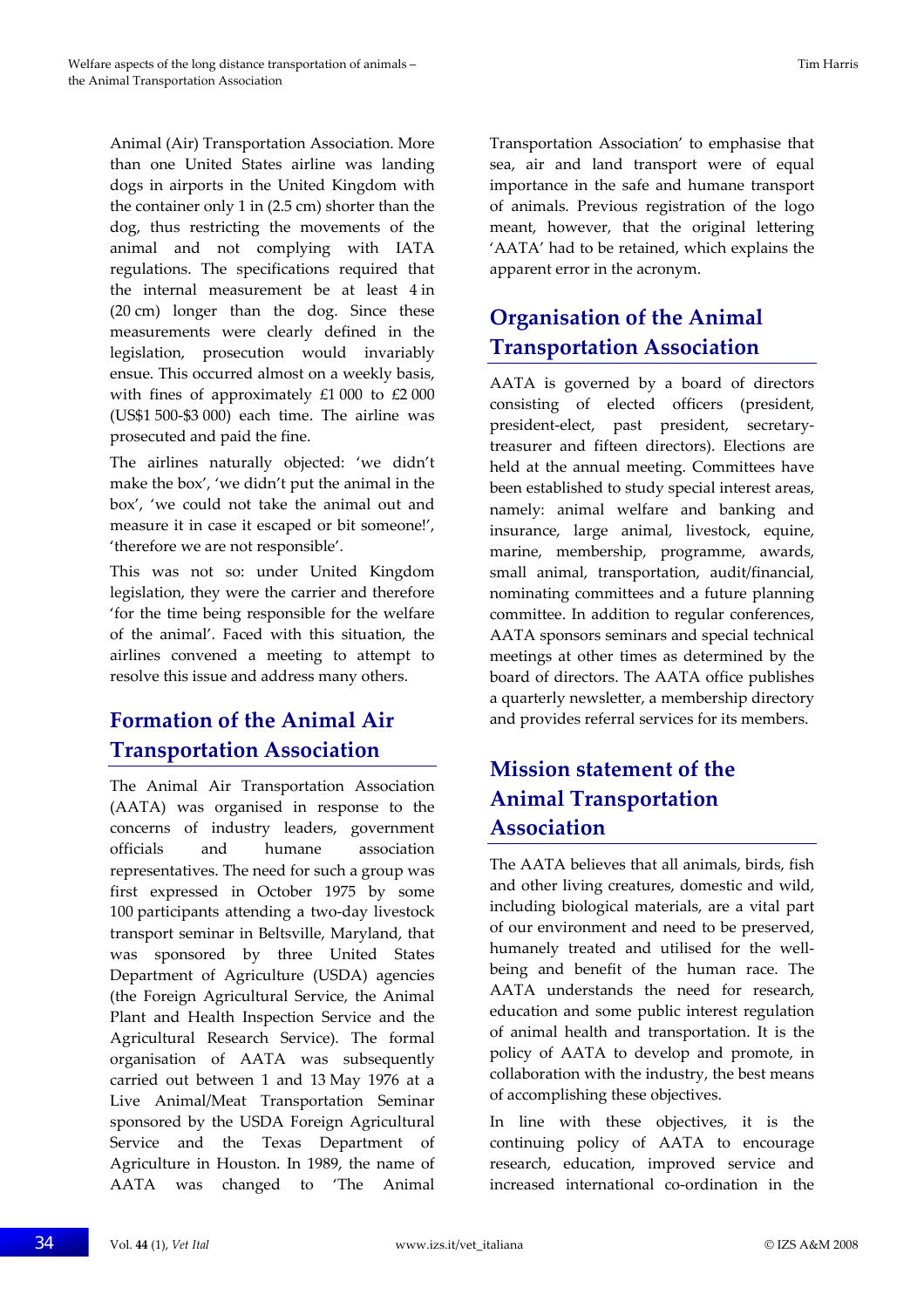shipment of live animals (including birds, fish and biological cargo) by:

- providing assistance and fully co-ordinating AATA activities worldwide with international and national organisations that have a common interest in welfare and the economics of transporting live animals
- **encouraging all nations, for humane** reasons, to facilitate international and internal transportation of animals using the most expeditious economic routes, including giving high priority to live animal shipments and in transit privileges consistent with the health requirements of the affected countries
- $\blacksquare$  encouraging the establishment of an animal protection office at principal ports and terminals where live animals are handled to arrange for and oversee adequate protection of and humane and expeditious handling of, live animals shipments
- encouraging the publication of articles and research papers to educate the general public, carriers, handlers, dealers and public officials
- encouraging communications by serving as a clearing house for information on special problems or complaints of consignors, receivers, handlers, carriers or other involved parties and actively seeking information from the industry and researchers worldwide and making that information available; AATA also serves as a medium to gather researchable problems and circulate that information among all researchers
- **encouraging** research on all phases of animal transportation, by collecting and examining information on the performance of various transport equipment and techniques
- encouraging, along with other interested organisations, the development of prescribed 'standard regimes' by species for the preparation of animals prior to transport, loading, carrying, unloading and during post transport care; it is also recognised that the safe and humane transport of animals can neither be separated from animal health issues relating

to export certification nor from the manner in which animals are cared for following transport; the AATA therefore supports continued discussions and negotiation between exporting and importing countries towards the establishment of practical export testing protocols, as well as an increased emphasis on providing appropriate technical assistance to the importers to ensure proper care and treatment of animals following shipment.

Members of AATA subscribe to the above policies and agree that their first consideration is the safe, humane and expeditious handling of any animals under their care.

# **The size of the industry**

Although the AATA was created with special reference to air transport, every aircraft is loaded and unloaded by two surface carriers, so an extension of AATA's interests to all means and modes of transport was inevitable. This is why the word 'Air' has been dropped from the name, but the registered logo 'AATA' had to be retained. There are also enormous movements of animals by sea. It is hard to quantify the worldwide movements of animals, but the following facts should be considered:

- every farm animal moves by road at least once in its lifetime, if only for its final journey
- **racehorses move about the world for racing** and breeding
- $\blacksquare$  in developed countries, every commercial chicken moves at least twice in its lifetime
- **zoological species need to be moved** between collections to avoid in‐breeding
- by law, research animals are required in vast numbers for the testing of pharmaceuticals
- tropical fish probably make up the largest single species, as well as the most valuable, moved worldwide.

At a rough estimate, 10 000 horses are moved into and out of Europe annually by air. Many more of course travel by road and many hundreds enter by boat from South America. The human population of Great Britain is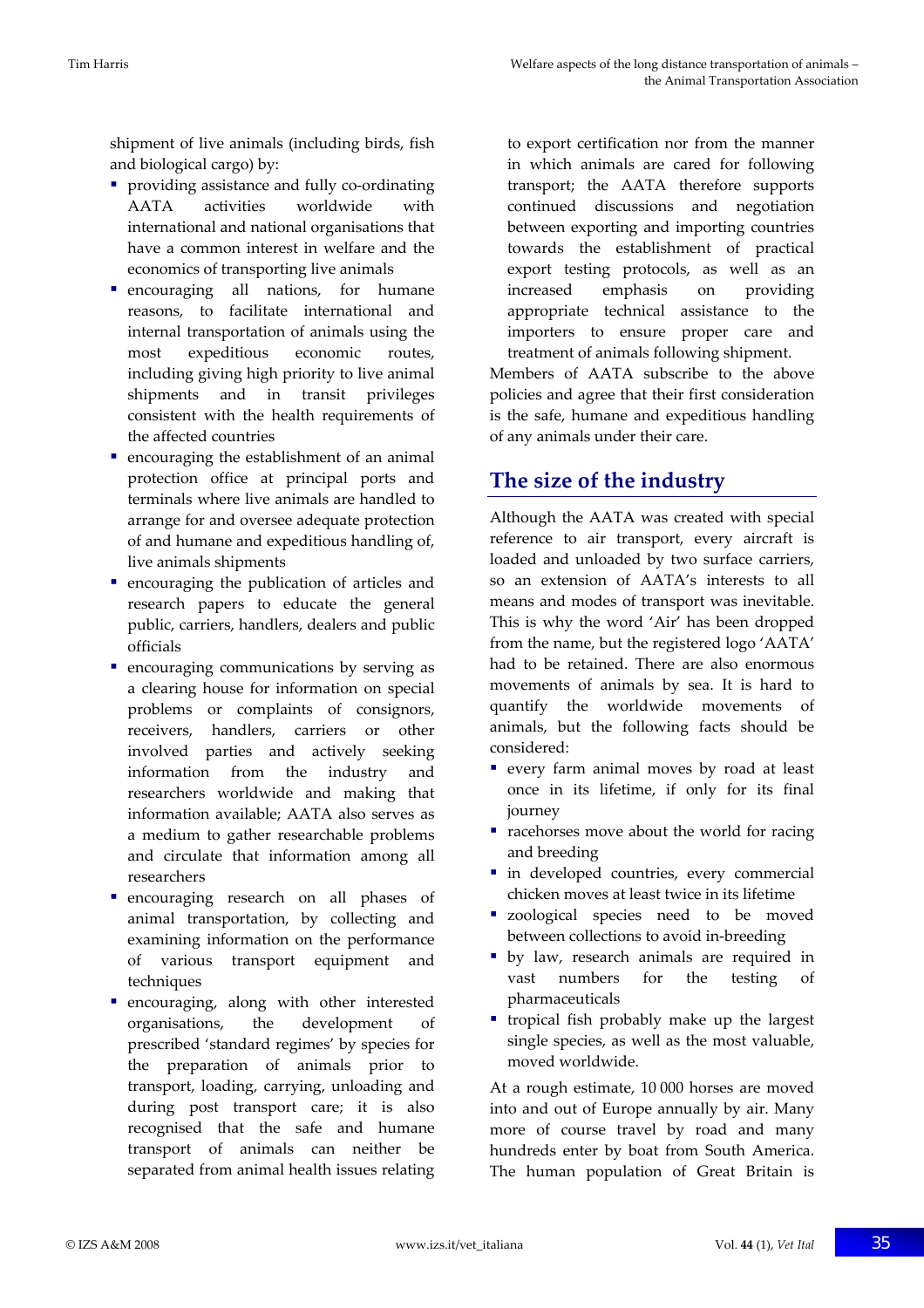around 56 million. Approximately 700 million chickens are eaten in Great Britain every year. Each one of these makes two journeys in its lifetime: first from hatchery to the rearing farm and then from farm to slaughter. The annual pilgrimage to Mecca draws many thousands of live sheep from the antipodes and South America. Proverbially, there may be more animals in aircraft at any one time than people. Day‐old chicks alone could account for these numbers and numbers of fish probably exceed even these.

When this information is taken into account, it is really surprising that the AATA did not develop sooner. Perhaps commercial interests conflicted too much, but increased 'globalisation' and the huge distances now travelled by animals, brings new concerns. Are the animals well cared for? What are the disease risks of moving such vast numbers? How do you learn to do the job properly?

It is worth reading the AATA mission statement carefully. Since AATA is a trade association, it is incumbent upon its members to examine carefully their methods of work, and indeed the ethics of their industry.

### **Developments in Europe**

Graham Joss returned from the meeting in the United States to initiate the AATA and brought me the application paper for life membership of the association. I joined immediately because since 1960 my business had been directly concerned with the export of breeding pigs. Most of my shipments were by road and ferry to France, but I also had experience of flights to Portugal and Africa (Fig. 1). However, there came a day when this French market began to dry up. Since the Chinese represent 20% of the world's population, and they eat pork or pork products every day, South‐East Asia became my main market area. I can remember how I struggled to understand the complexities of the different types of aircraft available, particularly their different characteristics in terms of ventilation and door sizes. This affected how I would pack, load and ship my breeding pigs. It was invaluable to have access

to specialists in the industry who assisted by responding to my questions.



Figure 1 Modern-day loading of breeding pigs into an aircraft belly

The EU was struggling into its creation with the declared objective to make a 'borderless Europe'. Much noise was made about reducing paperwork, avoiding delays at borders, increasing trade and even developing a common currency. However laudable these aims may have been, diseases do not respect borders. I remember writing an article for a trade magazine protesting that these objectives would be very difficult to achieve in respect of the live animal trade. Veterinary controls and the tracing of animals would still need to be enforced.

Until the removal of European borders, it was necessary to obtain an import licence from the destination country and an export licence from the United Kingdom. In theory, these were to be swept away. Paris (France) was closer to my farm than, say, Birmingham (England). Since my business at that time largely consisted of establishing pig breeding farms in France, all this seemed very attractive.

However, the largest trade that developed in the export of animals from United Kingdom was not in breeding animals, although I moved 10 000 alone into France – it was in sheep for slaughter. The British Isles hold about one quarter of all the sheep in the EU. The demand for them in Europe and further afield, was enormous. The United Kingdom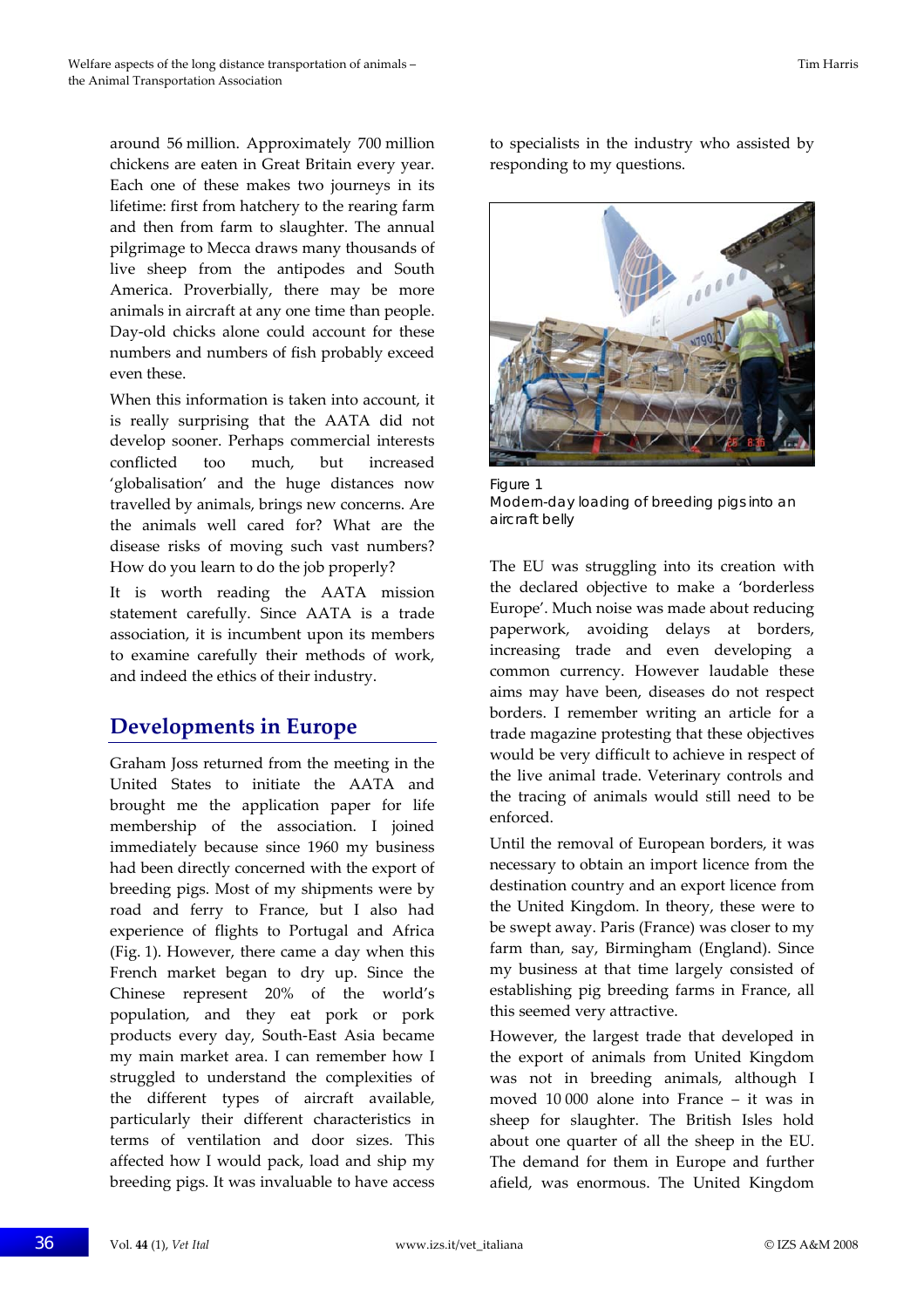had never previously allowed the export of live sheep for slaughter, fearing that they might be killed in less than satisfactory welfare conditions. Under the new EU rules, with a 'borderless' Europe, this position was no longer tenable. Even today, live sheep cannot be sent from the United Kingdom for slaughter outside the EU. Now all of Europe was suddenly opening up. Huge numbers of sheep began to travel from the United Kingdom auction markets to Rungis near Paris, and elsewhere in France. From assembly to delivery in northern France, the journey was seldom more than 24 h and every shipment was closely scrutinised by the United Kingdom Ministry of Agriculture.

Welfare concerns were raised. Animals were now being loaded at one side of the EU and being transported to the other without any rest, either for the driver or the animals. Many animals were packed so tight that they could not have had access to water, even if it had been provided. There were no controls or inspection at loading, in transit, or even at delivery. Imagine a Dutch vehicle, with a Danish driver, carrying German cattle through France on the way to Italy. Suppose this vehicle were stopped in France for a weight check, or even an animal welfare issue, in which country would the charges be placed and which jurisdiction would apply? The fledgling EU really had no answers to these questions, so two directives were drawn up, namely directives 91/628/EEC and 95/29/EC (2, 4) to try and regulate the business throughout Europe. It was a brave try but very difficult to make it work in the midst of the few 'cowboys' who brought such discredit to the industry. Above all, it was very unevenly enforced in the different member states and only related to journeys that exceeded 50 km or cross‐border traffic. Most slaughter animals travel short distances from market to slaughter plant, with little veterinary supervision until the meat is inspected for human consumption.

There is much to be commended in these directives, but the reality and their effectiveness was rather different. One particular incident that occurred in the 1990s upset us all. Dreadful film footage of sheep being unloaded from trucks in southern Italy for onward shipment to North Africa was shown on British television screens. These sheep were clearly identified as being British by their ear tags. Many were injured, even to the extent of having broken bones. Several could not walk. All were handled in a most unsympathetic manner. These animals were obviously being sent to an unknown fate outside the EU and the United Kingdom legislation specifically forbade it. The cry arose to 'stop this trade in British sheep to North Africa'. British hauliers were blamed. However much the United Kingdom haulage industry protested and pointed out that the trucks in the film were not British, it was assumed that any harm to these sheep lay at the door of British truckers.

What really happened was this. The sheep were first transported, quite correctly, with British Ministry supervision, from southern England to northern France. All were delivered in good order. The customer was well satisfied and the trucks returned home. However, there was nothing to stop these sheep being immediately re-loaded on new trucks for their journey to Italy. Even though there controls were supposedly in place for sheep to be unloaded, watered, fed and rested, the flouting of the directives as well as their spirit was dreadful. All livestock carriers, even the most responsible, were tarred with the same brush of vilification and hatred. Some of my drivers carrying pigs in livestock trucks reported angry motorists overtaking them on the highway, shaking their fists at them out of the window, quite without reason. Any caring person had to agree that 'something had to be done'.

Responsible carriers in the industry were naturally as appalled as the welfare lobby, and AATA members became involved in many different forums to try and improve both the situation and the legislation.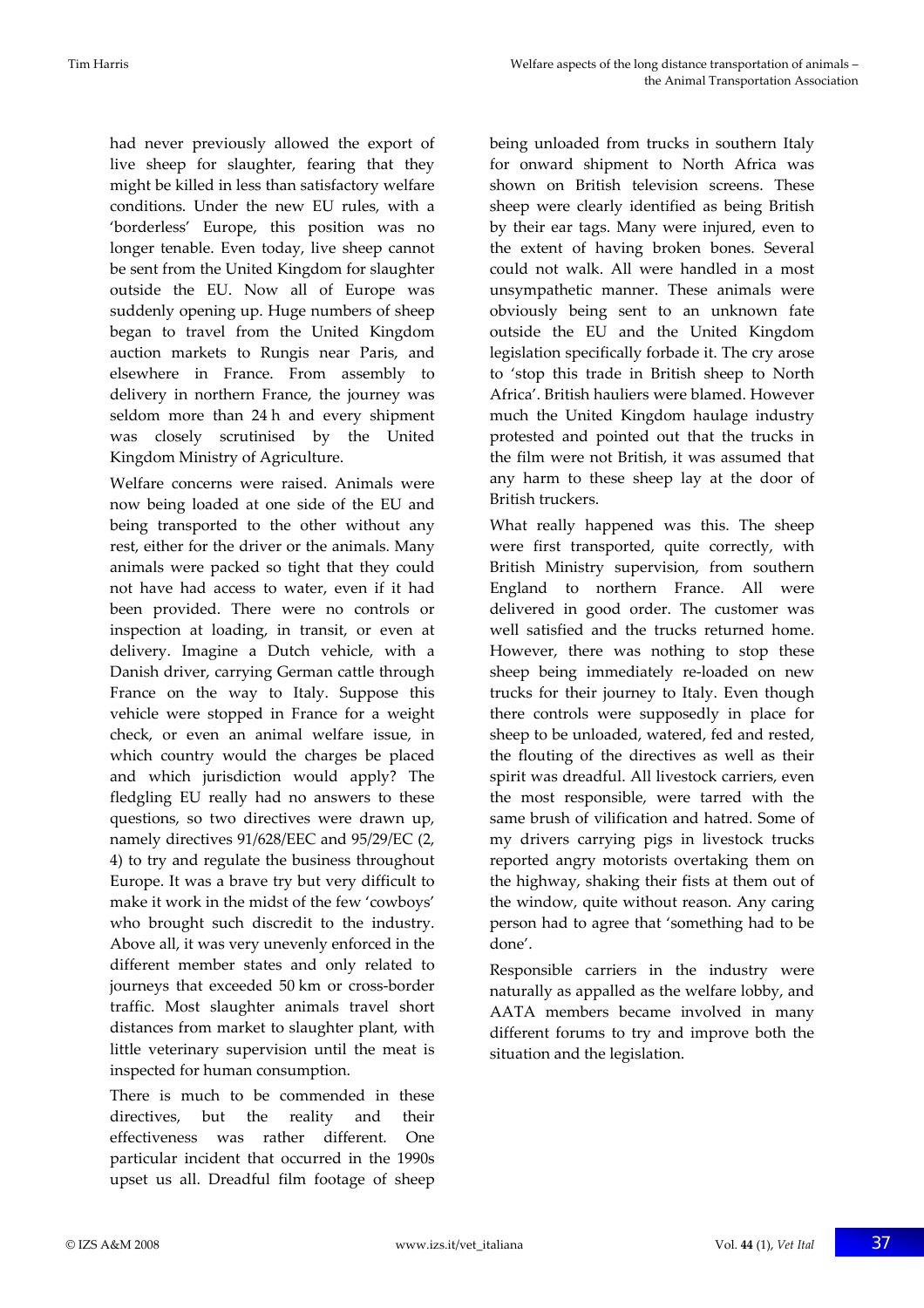# **Animal Transportation Association involvement in animal welfare protection**

There have been many recent European initiatives to address a variety of different aspects of animal welfare in transit. The size and scope of the animal transport industry has been discussed. Every sector has its own representatives, championing one particular mode of transport or even one particular species. AATA seeks to represent all and any of these sectors and welcomes the membership and support of any individual or group that shares these aims. Unless an industry takes its own initiative to police itself, there is a tendency for government and outside influences to introduce legislation that an industry may not like. It is therefore incumbent upon the industry representatives to take an interest by playing their part in developing workable legislation, writing guidelines, holding meetings and conferences and generally looking after the interests of members, as well as considering the best interests of our animal passengers.

AATA members have been involved in many initiatives. Greater detail is not required here, but a list of useful Web links are given at the end of this contribution.

### **Assessment of competence**

The latest European regulation to address animal welfare in transit is EC/1/2005 (3). This has been written as a regulation rather than a directive, so that there is less room for 'interpretation' by member states. Much of this regulation is already in place and it is worth reading in full. One clause was introduced in January 2008. This relates to the need for 'competence' at every level of animal transport. The date for introduction of this clause has been delayed so that member states can establish the necessary standards to define what exactly is meant by 'competence'.

Competence includes not just the handler, but also the person who plans the animal movement, the driver of the vehicle, ship or aircraft, the people loading or unloading animals and any assistants. At the very least, every stage requires at least one person in charge who is competent in handling the species concerned. It also requires that the person planning the shipment entrusts the animals only to suitably competent persons throughout the chain of delivery.

Much in animal handling might seem obvious, but I can well remember one driver, when asked to collect some deer for the first time from a farm in Scotland, asked 'will they do a "wall of death" circuit of the interior of the lorry?'. The 'wall of death' refers to a motorcycle stunt, where a speeding motorcycle is driven around a circular wall. He was assured that he would have a competent handler to accompany him, and thus allay his concerns as well as meet the requirements of the regulation.

### **Air transport of horses**

As mentioned above, many horses travel regularly by air. They need to be accompanied for various reasons, partly because of their size and temperament. A good groom cannot only calm a distressed animal, but can also anticipate problems. If a horse ever reaches an extreme state of nervousness, it can damage itself, its crate and even risk escape and cause injury to personnel or aircraft. There are also special considerations specific to air travel, such as security and the administration of tranquilisers.

Flying grooms are usually employed by the consignor, but technically become members of the crew during the flight. The airline needs to know something about these grooms and have confidence that they are suitably selected and trained. Furthermore, there needs to be a clear chain of command between the captain and these crew members.

The technical aspects of travel do not need to be presented in detail, but some elements need to be stressed because the support of the veterinary profession is required on this particular issue.

All the best advice, including the current IATA Live Animal Regulations, states that sedatives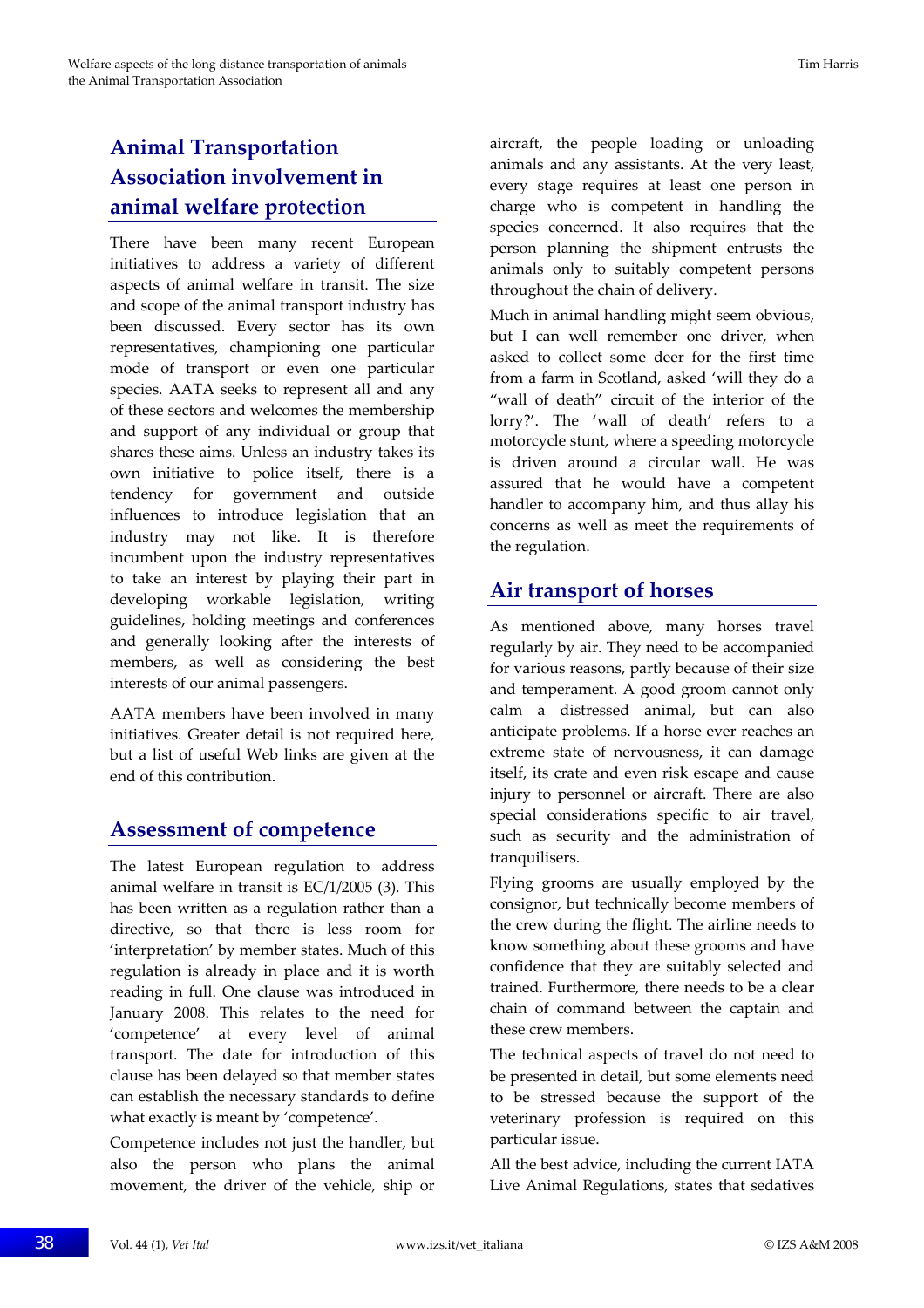are contra‐indicated for air transport (5). The reason is simple. Whatever the flying altitude, even as high as 35 000 ft (10 500 m), the cabin pressure is set at about 8 000 ft (2 500 m). Above this altitude and the air pressure associated with it, some people and animals may begin to exhibit signs of stress; including loss of balance, breathing difficulties, loss of auto control of body temperature, etc. Most people who have not climbed above 10 000 ft (3 000 m) are not aware of this. Consequently, veterinary surgeons can come under much pressure from pet owners to provide sedatives for their animals on a long journey by air. The sedatives will put their animals to sleep. However, the sleep may be forever, simply because every sedative lowers blood pressure. This lowered blood pressure combines with the lowered cabin pressure to raise the notional altitude above a level that is quite unacceptable.

Since you cannot rush an oxygen mask to a distressed animal, as you can to a human passenger, the sedative might be better administered to the owner rather than the animal! However, this 'no‐sedative' policy is not necessarily always appropriate in the case of a large or potentially dangerous animal, such as a horse. It would be negligent to take a horse onto an aircraft without the necessary means of restraining or calming him if necessary. Here is the dilemma. Grooms are not veterinary surgeons, yet they need to carry tranquilisers which are usually restricted as prescription‐only medicines or 'POMs'. The industry has asked for the views of veterinarians on this particular point.

Regulations vary around the world, but in the United Kingdom and some other places, it is a legal convention that a veterinary surgeon may only administer a POM to 'an animal under his care'. In a farm situation, this allows a veterinary surgeon to prescribe a drug for an animal, with clear instructions to some responsible manager to administer it to the named animal under specific conditions. A responsibility remains with the veterinary practitioner to follow up the treatment and for the manager to record the use and final disposal of any surplus medicine or container.

This principle can also be applied to a flight situation. It has been the convention for many years that a responsible and competent flying groom may be provided with a sedative by the veterinary surgeon who supervises the pre‐ flight quarantine. The animal concerned would have been 'under his care' during this time and it may have become apparent that the animal is prone to anxiety. Provided the veterinarian has confidence in the ability, experience and training of the accompanying groom, he can provide the necessary POM with the knowledge that the groom will act on his instructions.

Some veterinarians argue that they should accompany the flight. Whilst some veterinary surgeons may be able to travel occasionally on a flight to accompany animals, especially when it is a full charter, this is neither very common, nor possible. It requires an additional seat and oxygen bottle for someone who, hopefully, will not be needed. In addition, that person has to be flown home again. In any case, there just are not enough veterinarians to do this, even if it were feasible.

Two issues, however, develop from this. Firstly, the POM provided may not be acceptable in the countries of transit or destination. I remember well the discovery of an empty bottle of tranquiliser in a United Kingdom reception stable marked 'Made in Brazil'. There was no indication that the drug was even licensed for use in the United Kingdom. The second issue is the accountability of the veterinary surgeon who prescribed the drug in the first place. At the very least, he should know if it was used and, if not, what happened to it.

These horse transport issues were addressed by the AATA in 2002. To make any scheme work internationally and to satisfy the requirements of the new EU regulation, it was realised that any proposal to assess competence regarding the air transport of horses would require government involvement. In the United Kingdom, the lead body appointed by government responsible for assessments in every discipline from fork‐lift truck driving to tree‐felling, is the National Proficiency Tests Council (NPTC). On the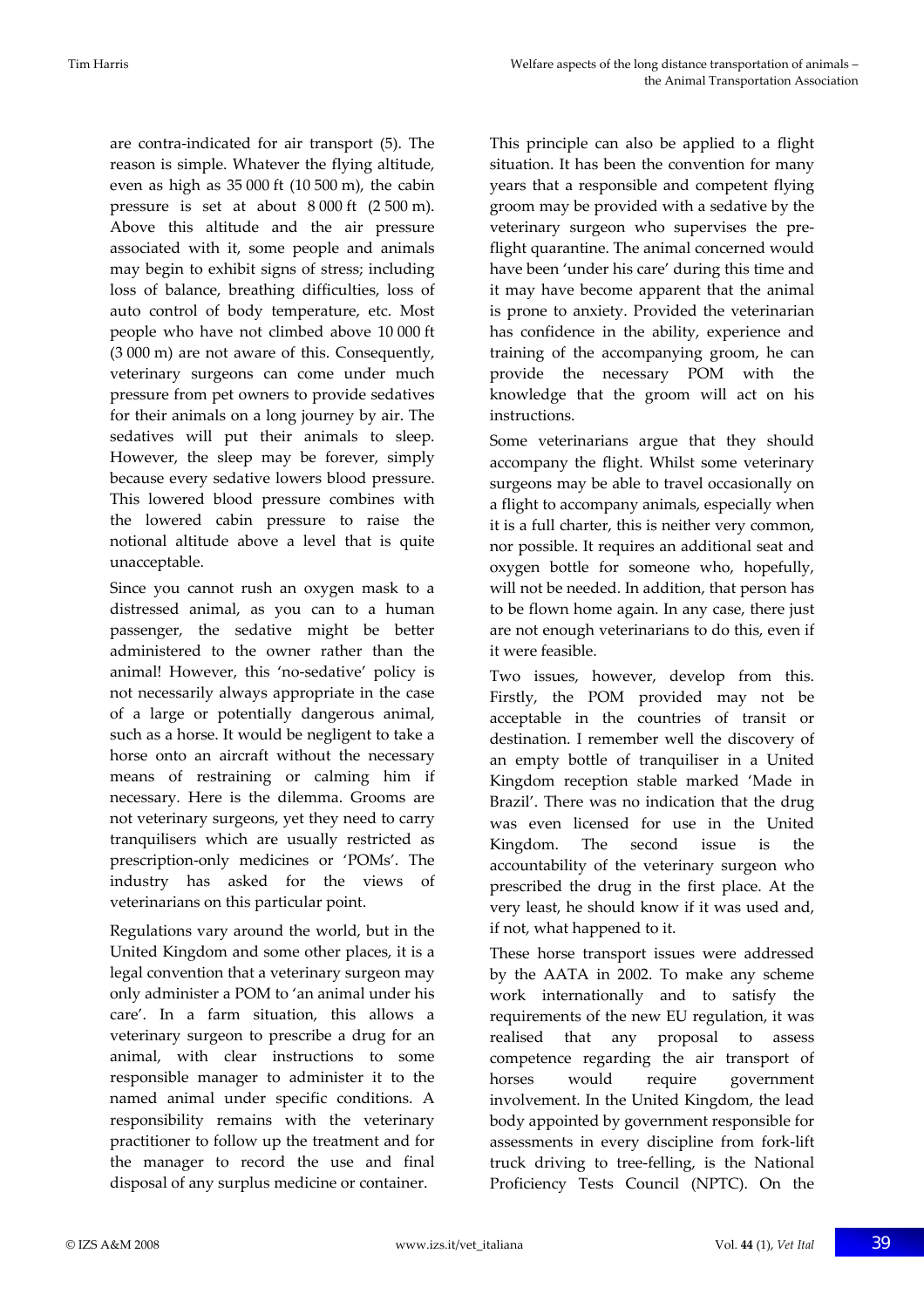initiative of the AATA, the NPTC was asked to establish a scheme for the independent assessment of flying grooms. The AATA is now under contract to NPTC to provide the assessments. To do this, there are four AATA assessors who have been trained by the NPTC in different parts of the world. Since the AATA may have applicants from anywhere, the entire syllabus and the competence examination are now available on the internet (1).

Assessments can be performed on the ground but this requires the assembly of a horse, an airline stall, the candidate and the assessor (Fig. 2). Consequently, assessments are usually conducted in flight, when all these elements are combined and there is ample time to assess the candidate in a real situation. Rather like taking a driving test, you are either considered 'competent' or 'not‐competent'. The scheme has been very successful and has been welcomed by airlines, employers and grooms alike. To date, there are about 100 assessed grooms around the world, either employed directly by the shipping companies or by the airlines carrying horses. Trainee grooms may travel as well, if there is space and if the airline allows, but there must be an assessed groom responsible for the team.



Figure 2 A flying groom being assessed in New York

A guiding principle of the NPTC is that the assessment body should be separate from the training body. Many potential candidates ask, 'where can I get training?' The answer is 'on the job' because AATA itself does not provide the training, it provides the assessment only. This means that candidates must acquire considerable experience from a professional equine transport company before they can be assessed.

Since many other large animal species need to be accompanied by air, there is now a new scheme for handlers of other species and two additional specialist assessors have been appointed.

AATA continues to unite commercial animal transport interests with legislators, welfare groups and veterinarians around the world, who are interested in 'best practice' and improvement at every level. To this end, AATA holds an annual conference (the 34th conference will be held in Dresden from 13‐18 May 2008), details of which can be found on the AATA website.

## **Useful Web links**

### **Organisations**

- Animal Transport Association (AATA) (www.aata‐animaltransport.org)
- The British Standards Institution (BSI) (www.standardsuk.com/)
- International Air Transport Association (IATA) 2007 (www.iata.org/index.htm)
- Council of Europe (www.coe.int/)
- Convention on International Trade in Endangered Species of Wild Fauna and Flora (CITES) (www.cites.org/)
- Farm Animal Welfare Council (FAWC) (www.fawc.org.uk/)
- National Proficiency Tests Council (NPTC) (www.nptc.org.uk/)
- World Organisation for Animal Health (*Office International des Épizooties*: OIE) (www.oie.int/eng/en\_index.htm).

### **Documents**

- AATA Manual for the Transport of Animals, Second Ed. (www.tim‐harris.co. uk/aata\_manual.html accessed on 29 November 2007)
- Certificates of competence for animal attendants transporting animals by air (www.nptc.org.uk/assessment‐schedules/ accessed on 29 November 2007)